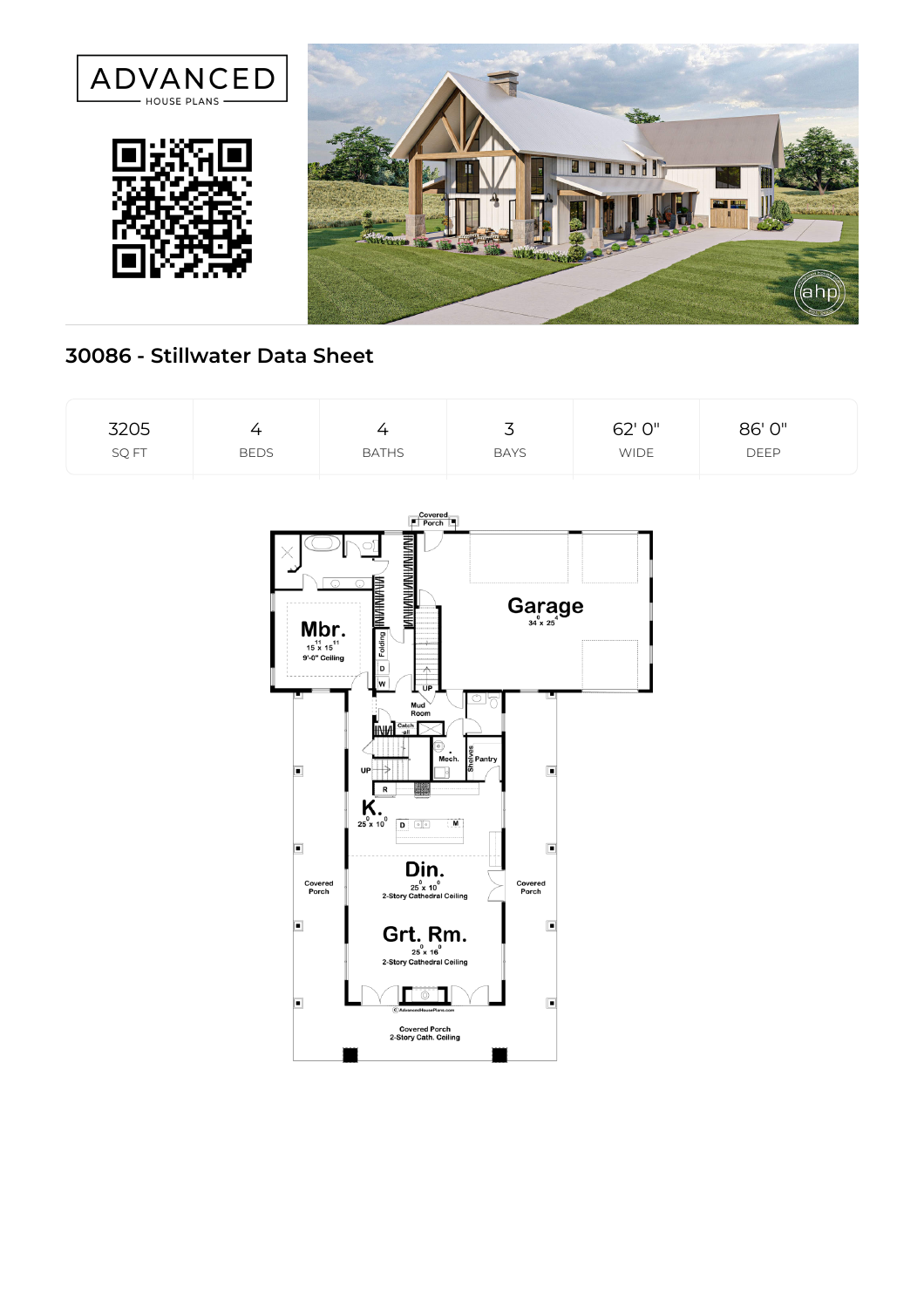

## **Construction Specs**

| Layout                                          |                |
|-------------------------------------------------|----------------|
| Bedrooms                                        | $\overline{4}$ |
| Bathrooms                                       | $\overline{4}$ |
| Garage Bays                                     | $\overline{3}$ |
| <b>Square Footage</b>                           |                |
| Main Level                                      | 1943 Sq. Ft.   |
| Second Level                                    | 1262 Sq. Ft.   |
| Covered Area                                    | 1064 Sq. Ft.   |
| Garage                                          | 995 Sq. Ft.    |
| <b>Total Finished Area</b>                      | 3205 Sq. Ft.   |
| <b>Exterior Dimensions</b>                      |                |
| Width                                           | 62' 0"         |
| Depth                                           | 86' 0"         |
| Ridge Height<br>Calculated from main floor line | 32'            |